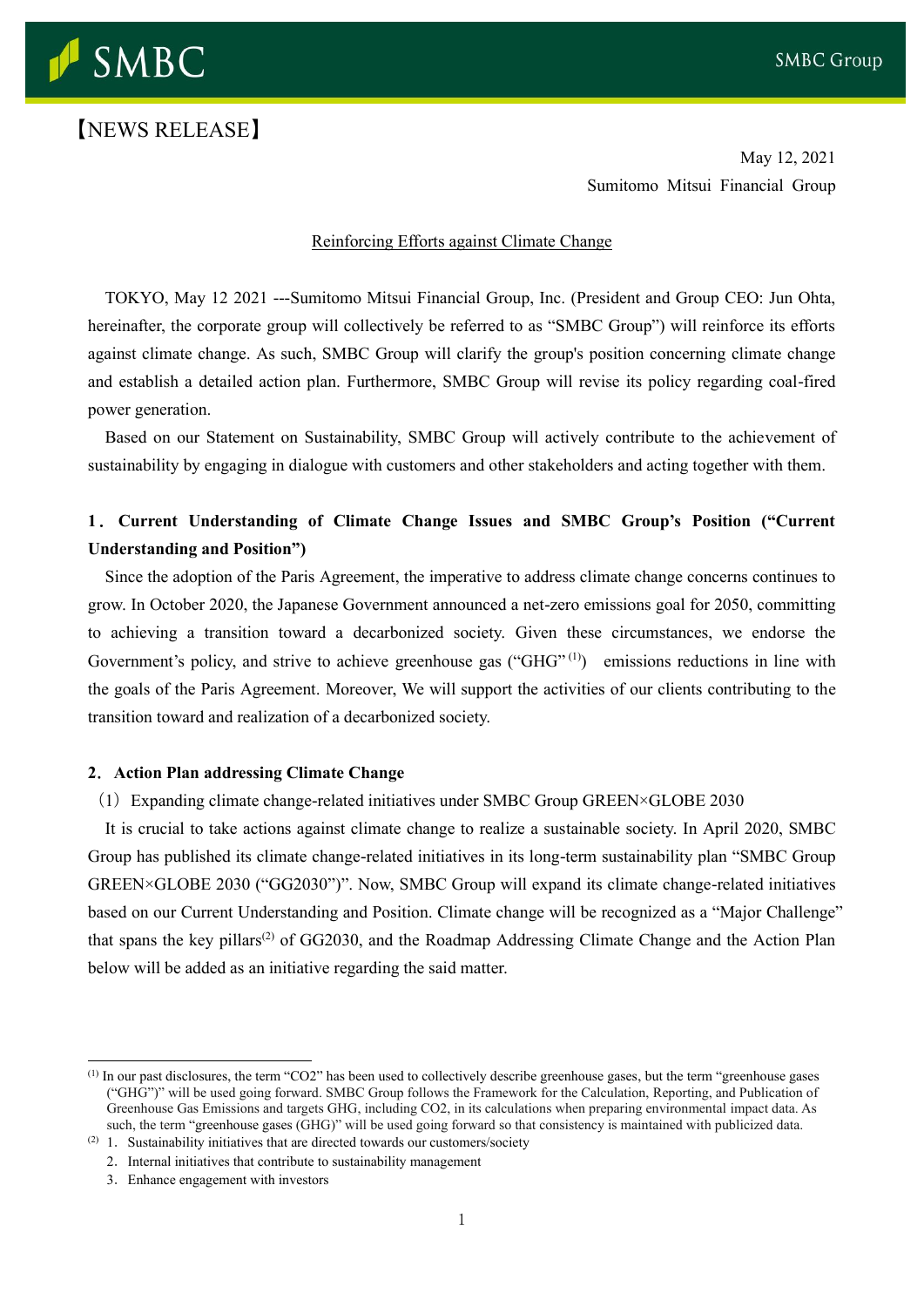(2)Establishing the Roadmap Addressing Climate Change and the Action Plan

In order to effectively pursue efforts to reduce GHG emissions, SMBC Group will establish and publicly announce a detailed action plan that can gain the endorsement of its stakeholders as a financial institution.

As such, SMBC Group has named its long-term action plan to contribute to a carbon neutral society by 2050 as the Roadmap Addressing Climate Change, while also establishing detailed short-term and medium-term initiatives (the "Action Plan"). Initiatives that are to be executed during the current Medium-Term Management Plan as the first stage of the Action Plan will be collectively referred to as the Action Plan STEP1.

Furthermore, in order to consistently execute the Action Plan STEP1, a cross-functional working group will be established for each initiative, and SMBC Group will pursue the resolution of climate change on a group basis.



Figure 1: Position of the Roadmap Addressing Climate Change and the Action Plan

# (3) The Action Plan STEP1

The time period of the Action Plan STEP1 shall equal that of the current Medium-Term Management Plan, and 5 key initiatives will be executed during the said timeframe.

① Establish medium-to long-term targets for GHG emissions of SMBC Group's loan/investment portfolio  $\langle$ Item in TCFD Recommendations : "Strategy"  $\rangle$ 

In order to carry out long-term efforts up to 2050 aimed at addressing climate change, it is critical that SMBC Group obtains a clear understanding of the GHG emissions generated by its loan/investment portfolio (Scope $3^{(3)}$  of the Greenhouse Gas Protocol) and sets medium-to long-term targets regarding those emissions.

Period of Current Medium-Term Management Plan

<sup>(3)</sup> A framework regarding the measuring and reporting of GHG emissions established by the Greenhouse Gas Protocol, a global organization that counts research institutions, governmental bodies, corporations, NGOs, etc. amongst its members. GHG emissions resulting from corporate activities are grouped in the following three categories.

Scope1: Direct GHG emissions that occur from sources that are controlled or owned by an organization

Scope2: Indirect GHG emissions associated with the purchase of electricity, steam, heat, or cooling

Scope3: emissions are the result of activities from assets not owned or controlled by the reporting organization, but that the organization indirectly impacts in its value chain(emissions from corporates that received loans/investments if a financial institution)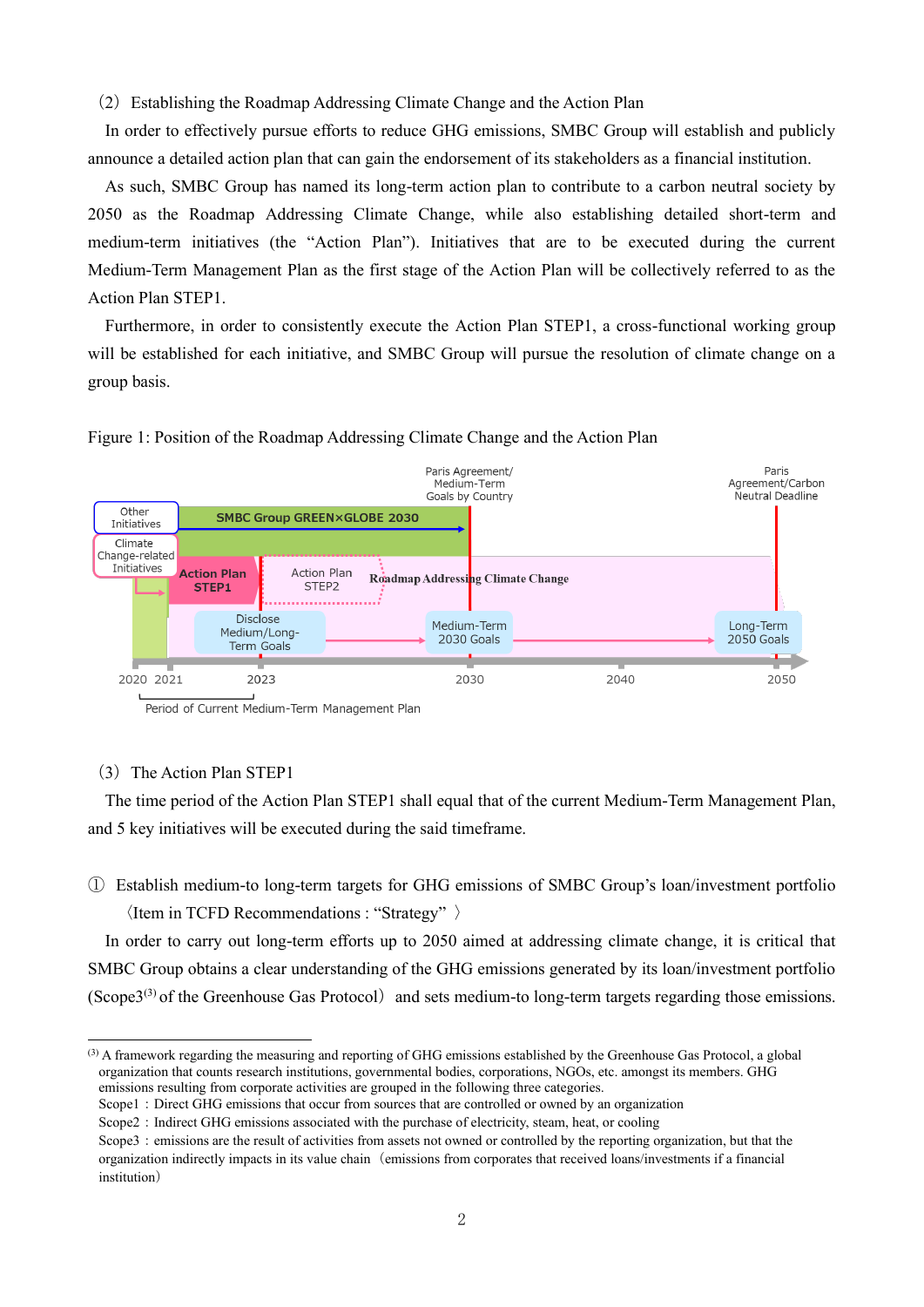SMBC Group will engage with customers so that it can work with those customers to contribute to a carbon neutral society by obtaining a clear understanding of the GHG emissions generated by its loan/investment portfolio and setting medium-to long-term targets regarding those emissions. SMBC Group will first focus on business sectors with high GHG emissions (oil/gas, power), then move on to other business sectors.

② Accelerate initiatives aimed at reducing the GHG emissions of the entire SMBC Group

〈Item in TCFD Recommendations : "Strategy"〉

SMBC Group declared in GG2030 that Sumitomo Mitsui Banking Corporation ("SMBC") would reduce its CO2 emissions by 30% from FY2018 to FY2029. However, SMBC Group will accelerate this initiative based on our Current Understanding and Position.

New target: SMBC Group will become net zero<sup>(4)</sup> in its groupwide operations<sup>(5)</sup> by 2030

③ Enhance businesses addressing climate change and decarbonization 〈Item in TCFD Recommendations : "Strategy"〉

Customers are also carrying out initiatives to reduce their impact on the environment in order to realize a carbon neutral society by 2050 and decarbonize their business models. Financial institutions are facing heightened expectations to support customers' efforts to reduce their carbon footprint.

 While SMBC Group has already set a target of executing green finance equivalent to JPY 10 trillion between FY2020 to FY2029 in GG2030, the subject deals will be redefined, and the target will be revised upward.

New target: Execute green finance and finance that contribute to realizing sustainability<sup>(6)</sup> equivalent to JPY 30 trillion between FY2020 to FY2029 (of which JPY 20 trillion is green finance).

Furthermore, subject transactions and target amounts will be reviewed/revised in a flexible manner based on the acceleration of measures aimed at addressing global environmental/social issues and their financing needs.

 SMBC Group has already established a specialized department ("Sustainable Business Promotion Department") to support clients address sustainability-related issues, including climate change, while strengthening its global solutions. In addition, SMBC Group is focusing on the development of sustainability-related products, such as Green Deposits<sup> $(7)$ </sup> launched in April 2021. Going forward, the

<sup>(4)</sup> The basic concept is to directly reduce GHG emissions by switching electricity to renewable sources making use of non-fossil fuel energy certificates, etc. For unavoidable emissions, carbon offsets such as purchasing credits will be considered to achieve net zero. (5) Scope1 and Scope2

<sup>&</sup>lt;sup>(6)</sup> "Finance that contributes to sustainability" includes financing for the purposes of supporting corporates transition to

environmentally conscious businesses models and their social programs.

 $(7)$  A deposit in which funds are allocated to the financing of environment-related projects, especially those in the renewable energy sector.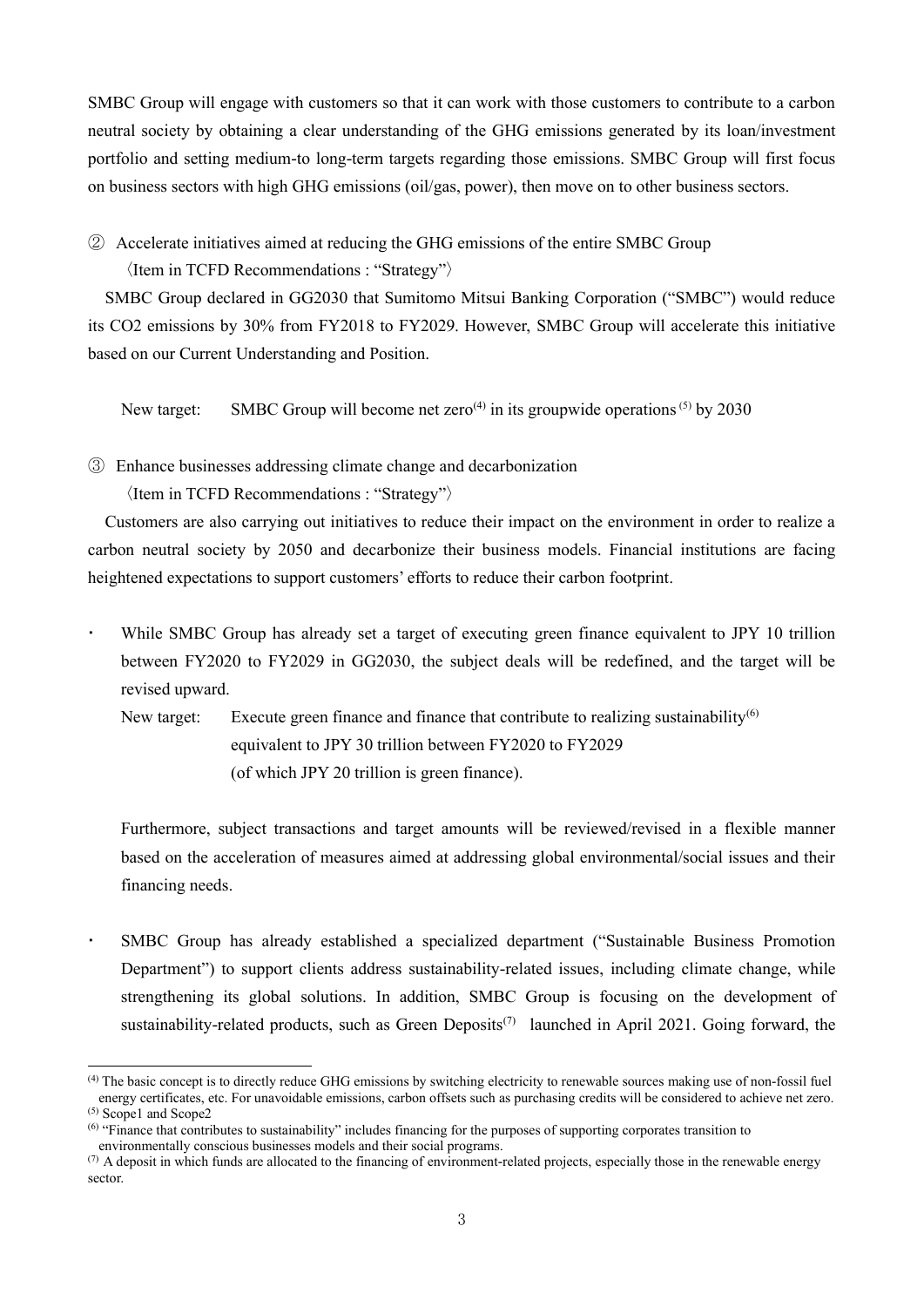Sustainable Business Promotion Department will act as the hub for the sustainability-related efforts of overseas and domestic SMBC Group companies, thus further enhancing SMBC Group's ability to provide solutions on both a global and group basis that address customers' business issues which have arisen from climate change.

④ Enhance governance/business management framework concerning climate change

〈Item in TCFD Recommendations : "Governance"〉

In order to implement long-term initiatives aimed to address climate change, it is necessary to not only plan but do, check, act and repeat this cycle. At SMBC Group, regular reports regarding its sustainability-related efforts are submitted to the SMBC Group Management Committee, Corporate Sustainability Committee, Board of Directors, and Risk Management Committee so that those initiatives receive sufficient supervision and are reflected in SMBC Group's business strategies.

Preceding the current strengthening of climate change related initiatives, the CSuO (Chief Sustainability Officer) position was newly established in April 2021 as part of the group CxO framework to oversee and promote all SMBC Group sustainability-related initiatives, including climate change. Furthermore, in order to enhance the Board of Directors' oversight of climate change and other sustainability-related issues, the foundation of the Sustainability Committee as an internal committee of the Board of Directors is planned. Going forward, SMBC Group will enhance its governance capabilities by engaging in ongoing efforts to address climate change and other sustainability-related issues while the Group CSuO and Group CRO(Chief Risk Officer) will submit regular reports regarding those matters to the Board of Directors/internal committee.

⑤ Enhance risk management framework

 $\langle$ Item in TCFD Recommendations : "Risk Management" $\rangle$ 

In order to realize a sustainable society, SMBC Group and its customers must possess an appropriate understanding of where risks associated with climate change exist and the probability that those risks will result in incidents. SMBC Group has identified climate change risk as one of its Top Risks<sup>(8)</sup>. In light of the above, SMBC Group has conducted scenario analyses of transition and physical risks while also introducing policies on businesses and sectors that are likely to have a significant impact on climate change.

SMBC Group will continue to enhance the policies, expand the scope of its scenario analysis, and monitor other measures to strengthen its risk management framework. At the same time, SMBC Group will reduce risks by supporting customers attempting to transition toward a decarbonized society.

Figure 2 shows these five initiatives shown along the items in TCFD recommendations. We will update the progress of these initiatives through TCFD reports.

<sup>&</sup>lt;sup>(8)</sup> SMBC Group identifies risks that threaten to significantly impact management as Top Risks.